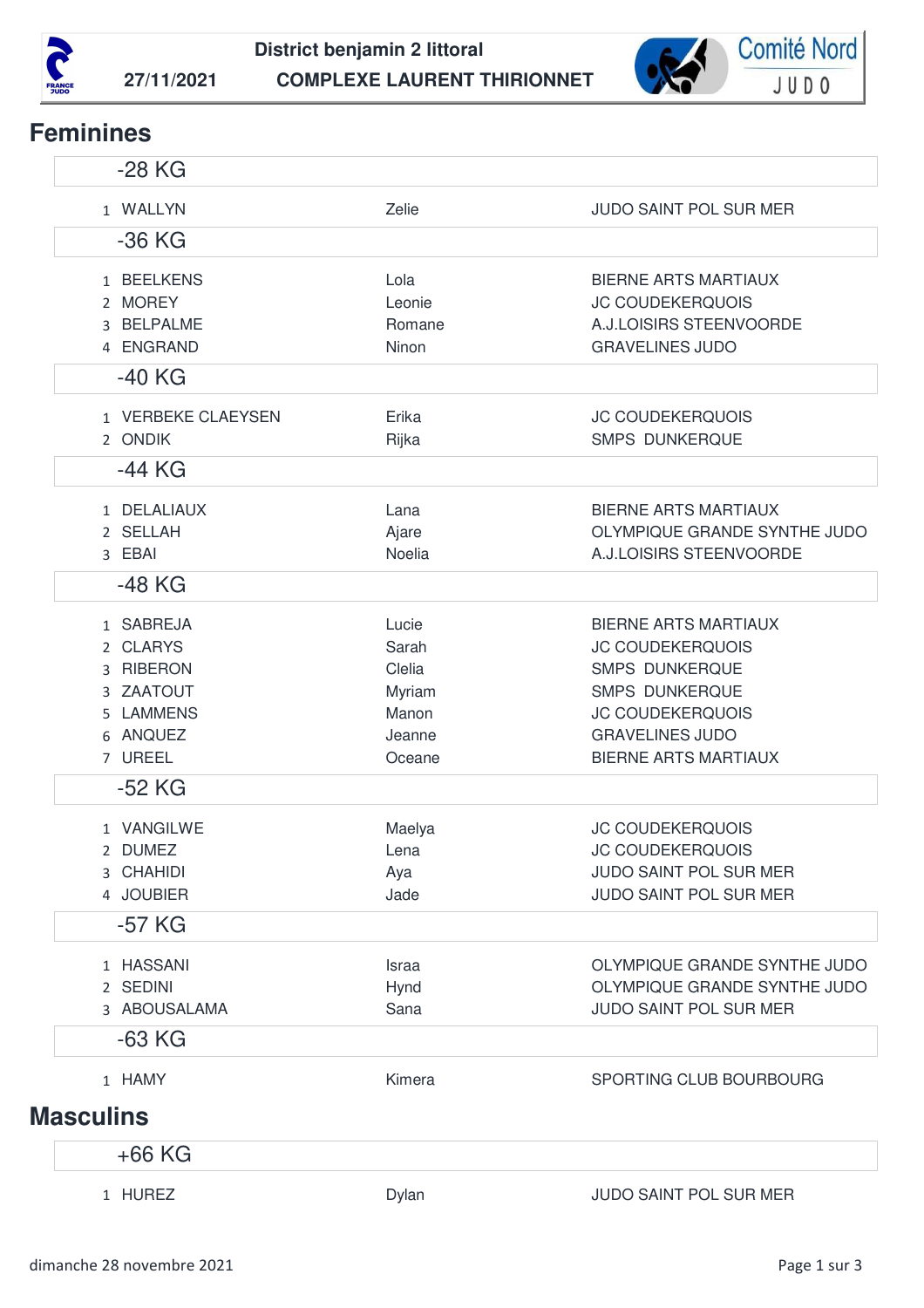



|   | $-27$ KG             |                 |                                 |
|---|----------------------|-----------------|---------------------------------|
|   | 1 HAESEBAERT         | Adrien          | A.J.LOISIRS STEENVOORDE         |
|   | $-30$ KG             |                 |                                 |
|   | 1 VERBRUGGHE         | <b>Noe</b>      | <b>JC COUDEKERQUOIS</b>         |
|   | 2 OZAER              | Valentin        | <b>JUDO SAINT POL SUR MER</b>   |
|   | -34 KG               |                 |                                 |
|   | 1 QUELDERIE          | Ruben           | <b>JC COUDEKERQUOIS</b>         |
|   | 2 MARTEEL LAMUSSE    | Nolan           | <b>GRAVELINES JUDO</b>          |
|   | 3 COEUIGNART MEKERKE | Timeo           | <b>JUDO SAINT POL SUR MER</b>   |
|   | 3 SCHILLEWAERT       | Nathan          | <b>JC COUDEKERQUOIS</b>         |
|   | 5 LOMEL              | Timeo           | <b>U.S. LEFFRINCKOUCKE JUDO</b> |
|   | 5 MUYL               | Eloy            | <b>BIERNE ARTS MARTIAUX</b>     |
|   | 5 VANSTAVEL          | Alexis          | <b>JC COUDEKERQUOIS</b>         |
|   | 5 VEAU               | <b>Baptiste</b> | JUDO SELF DEFENSE HOYMILLE      |
|   | 9 HARRE              | Maxence         | <b>SMPS DUNKERQUE</b>           |
|   | 9 le deist           | Rafael          | <b>SMPS DUNKERQUE</b>           |
|   | 11 TERRIER           | Jules           | <b>DOJO MERVILLOIS</b>          |
|   | 12 BELLYNCK          | David           | A.J.LOISIRS STEENVOORDE         |
|   | 13 LE SANT           | Louis           | <b>GRAVELINES JUDO</b>          |
|   | 13 TULLIEZ           | Yanis           | <b>JC COUDEKERQUOIS</b>         |
|   | 16 BECART            | <b>Bastien</b>  | <b>FLANDRES JUDO HAZEBROUCK</b> |
|   | 16 KLEIN             | Maxime          | FLANDRES JUDO HAZEBROUCK        |
|   | -38 KG               |                 |                                 |
|   | 1 ASAERT             | Kaelan          | <b>JC COUDEKERQUOIS</b>         |
|   | 2 BOUGHARIOU         | Axel            | SPORTING CLUB BOURBOURG         |
|   | 3 DASSONNEVILLE      | Nino            | A.J.LOISIRS STEENVOORDE         |
|   | 3 DEGRAEVE           | Lucas           | OLYMPIQUE GRANDE SYNTHE JUDO    |
|   | 5 DEHONDT-VERBEKE    | Raphael         | <b>JC COUDEKERQUOIS</b>         |
|   | 5 FOURNIER           | Erwan           | <b>DOJO MERVILLOIS</b>          |
|   | 5 TIMLELT            | Sasha           | <b>DOJO MERVILLOIS</b>          |
|   | 5 VERMESCH           | Sacha           | <b>SMPS DUNKERQUE</b>           |
| 9 | <b>DEHUYSSER</b>     | Gabriel         | <b>SMPS DUNKERQUE</b>           |
|   | 10 BOUHA             | Kais            | JUDO SAINT POL SUR MER          |
|   | 11 BOLLENGIER        | Gaspard         | JUDO SELF DEFENSE HOYMILLE      |
|   | 11 MEHDI             | Nadir           | JUDO SAINT POL SUR MER          |
|   | 14 MANGANO           | Amaury          | <b>SMPS DUNKERQUE</b>           |
|   | 14 SAMYN             | Kylian          | JUDO SELF DEFENSE HOYMILLE      |
|   | -42 KG               |                 |                                 |
|   | 1 HAMY               | Kindylou        | SPORTING CLUB BOURBOURG         |
|   | 2 LECLERCQ           | <b>Baptiste</b> | JC COUDEKERQUOIS                |
|   | 3 DEMUYNCK           | Thibaut         | FLANDRES JUDO HAZEBROUCK        |
|   | 3 MORRI              | Raffael         | <b>SMPS DUNKERQUE</b>           |
|   |                      | Louis           | A.J.LOISIRS STEENVOORDE         |
|   | 5 FIOEN              |                 |                                 |
|   | 5 PIT                | Martin          | <b>JC COUDEKERQUOIS</b>         |
|   | 7 PEZIN              | Yoni            | SMPS DUNKERQUE                  |

dimanche 28 novembre 2021